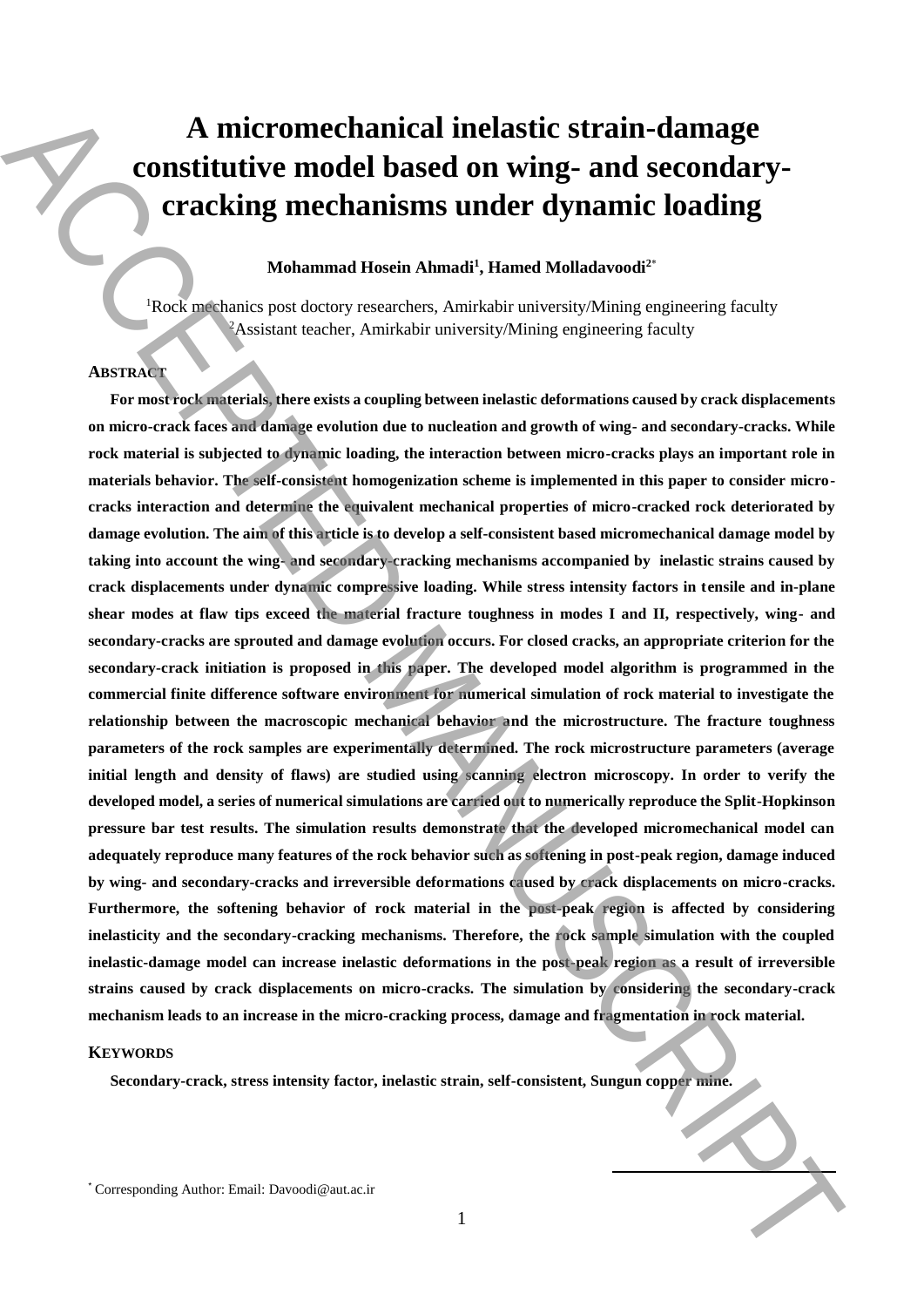## **Introduction**

Under dynamic compressive stress fields, inelastic deformations are high, in compared with quasi-static compressive field. Thus, various mechanisms have been suggested in the literature for high inelastic deformations under dynamic loading condition. In this paper, inelastic deformations caused by relative displacements along initial micro-cracks and wing- and secondary-cracking mechanisms are incorporated into a homogenized constitutive formulation based on the self-consistent scheme. Researchers such as Xie et al. [1] and Molladavoodi [2] used the Ponte-Castaneda and Willis or Mori-Tanaka homogenization schemes to study materials behavior with closed frictional micro-cracks. In another study, Paliwal and Ramesh [3] established a micromechanical damage model based on the selfconsistent homogenization scheme accounting for twodimensional slit-like micro-cracks embedded in an elliptical inclusion surrounded by a homogenized solid matrix. Ayyagari et al. [4] proposed a fully threedimensional generalized anisotropic compliance tensor for brittle solids and evaluated considering the wingcracking mechanism, using a mixed-approach based on kinematic and energetic arguments. **Follows:**  $\alpha$  is the second with the constraints of the second with the second with the second with the second with the second with the second with the second with the second with the second with the second with the sec

The aim of this study is to develop a micromechanical damage model to take into account damage due to the both wing- and secondary-cracking mechanisms under dynamic compressive loading. Moreover, in this paper, the model is extended to include the coupling of two dissipative mechanisms, i.e. damage evolution and inelasticity induced by relative crack displacements for the case of closed micro-cracks. The proposed coupling between inelasticity and damage evolution is formulated in the framework of a micromechanical model based on the self-consistent homogenization scheme, which is programmed and implemented into a commercial code. Accordingly, the proposed model is applied for the simulation of brittle rocks behavior under dynamic loading.

#### **Description of the theoretical framework**

According to Ayyagari et al. [4], it is assumed that sliding on flaws takes place along the long diameter of the pre-existing microcrack named as the  $P$  direction. The direction  $Q$  is transverse to the flaw plane in 3D, as illustrated in Fig.1. In this paper, the pre-existing microcrack geometry is presumed to be a planner elliptic with a long diameter of  $2S$  and a normal orientation  $N$ .



**Figure 1.The 3D representation of the microcrack [8].**

 $(P, N, Q)$  represent the local flaw basis defined with respect to the global coordinate system  $(e_1, e_2, e_3)$  using their direction angles. The normal orientation  $(N)$  of the pre-existing microcrack, the sliding direction  $(P)$  and the wing-crack normal orientation  $(\underline{N}_w)$  can be defined in 3D space by two angles  $\varphi$  and  $\theta$ , as illustrated in Fig.1. The crack normal  $(N)$ , the sliding direction  $(P)$  and the wingcrack normal  $(\mathbf{N}_w)$  are determined in the global coordinate system as follows [8]:

$$
\underline{N} = \begin{bmatrix} \sin \varphi \cos \theta \\ \cos \varphi \\ \sin \varphi \sin \theta \end{bmatrix}, \underline{P} = \begin{bmatrix} \cos \varphi \cos \theta \\ -\sin \varphi \\ \cos \varphi \sin \theta \end{bmatrix}
$$
\n
$$
\underline{N}_{w} = \begin{bmatrix} \cos \theta \\ 0 \\ \sin \theta \end{bmatrix}
$$
\n(1)

The inclusion stress ( $\underline{\sigma}^e$ ) is the stress state applied to the elliptical inclusion embedded in an elastic matrix. The inclusion stress traction on the crack plane is  $(T =$  $\sigma^e$ . N). The inclusion stress traction can be decomposed into the crack normal ( $\sigma_{nn} = N \cdot T$ ) and the sliding (T. P) components, controlling cracking mechanisms. The sliding  $(T, P)$  component is the driving force for sliding along pre-existing micro-cracks and wedging (gapping) for nucleation of wing-cracks. The crack normal ( $\sigma_{nn}$  =  $N$ .  $T$ ) component indicates whether the pre-existing crack grows under opening (tensile)  $(\sigma_{nn} > 0)$  or closed (shear) ( $\sigma_{nn}$  < 0) modes. The damage in rock material is due to the wing- and secondary-cracking mechanisms. Therefore, the damage parameter  $(\Omega)$  can be divided into wing-crack damage  $(\Omega^w)$  and secondary-crack damage  $(\Omega^s)$  as follows:

$$
\Omega = \Omega^{\rm w} + \Omega^{\rm s} \tag{2}
$$

The inelastic strain by considering the both wing- and secondary-cracking mechanisms can be written as